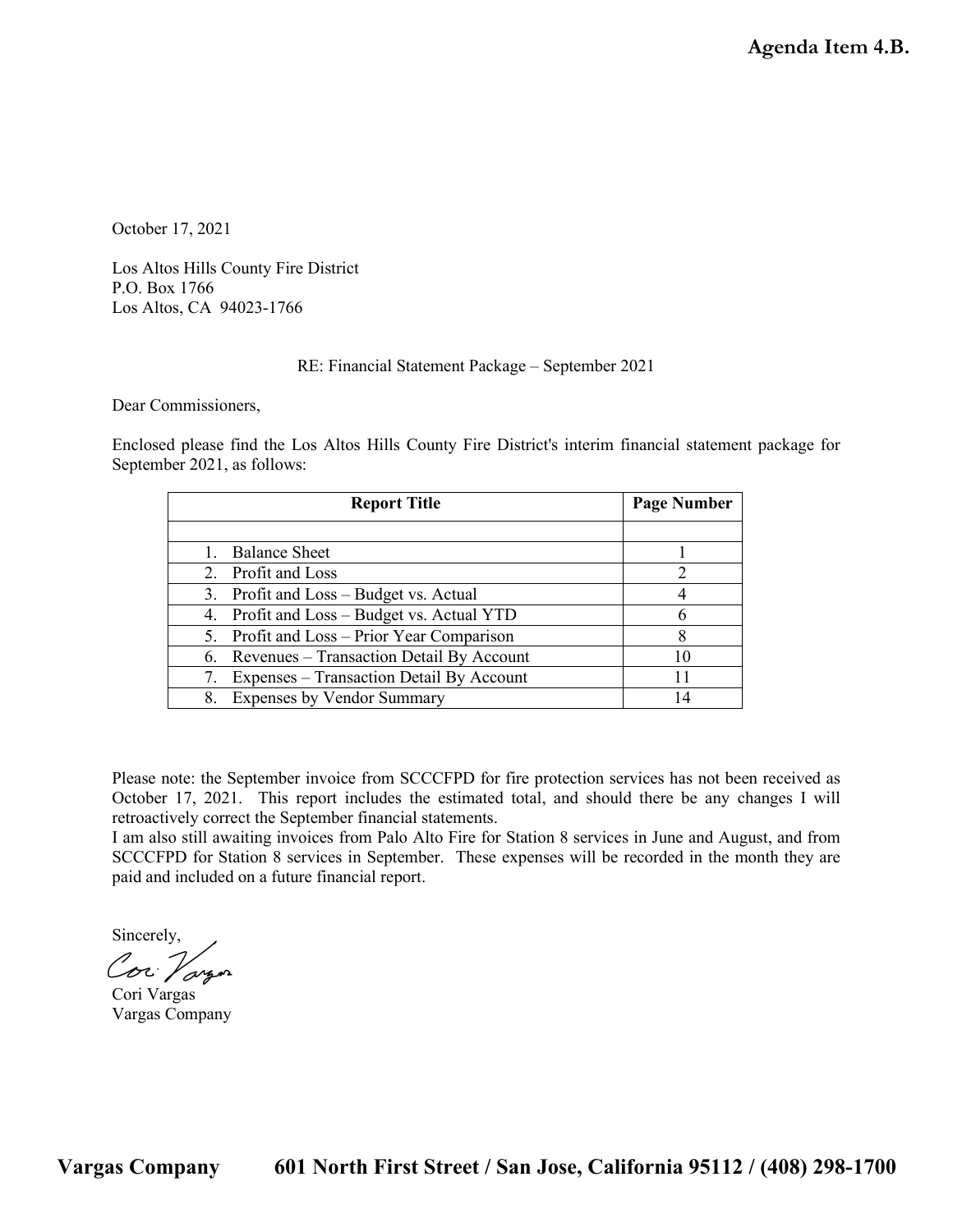### LOS ALTOS HILLS COUNTY FIRE DISTRICT Balance Sheet

As of September 30, 2021

|                                                              | Sep 30, 21                      | Aug 31, 21                      |
|--------------------------------------------------------------|---------------------------------|---------------------------------|
| <b>ASSETS</b>                                                |                                 |                                 |
| <b>Current Assets</b>                                        |                                 |                                 |
| <b>Checking/Savings</b>                                      |                                 |                                 |
| 1000200 · Cash-Commingled<br>1100000 · Cash-Clearing Account | (3,421,314.74)<br>30,497,500.36 | (3,374,427.76)<br>31,147,040.58 |
| 1112000 · Cash - Imprest Cash                                | 500.00                          | 500.00                          |
| <b>Total Checking/Savings</b>                                | 27,076,685.62                   | 27,773,112.82                   |
| <b>Total Current Assets</b>                                  | 27,076,685.62                   | 27,773,112.82                   |
| <b>Fixed Assets</b>                                          |                                 |                                 |
| 1301400 · Land (Manual Post)                                 | 4,688.00                        | 4,688.00                        |
| 1302100 · Accum Depr - Buildings                             | (1,278,081.00)                  | (1,278,081.00)                  |
| 1302300 · Buildings and Improvements (MP)                    | 2,552,838.00                    | 2,552,838.00                    |
| 1303100 · Accum Depr - LI-Fire Hydrants                      | (398, 794.00)                   | (398, 794.00)                   |
| 1303300 · LI - Fire Hydrants (MP)                            | 1,078,745.00                    | 1,078,745.00                    |
| 1305100 · Accum Depr - Equipment & Furnit                    | (65,056.00)                     | (65,056.00)                     |
| 1305300 · Equipment and Furniture (MP)                       | 66,350.08                       | 66,350.08                       |
| <b>Total Fixed Assets</b>                                    | 1,960,690.08                    | 1,960,690.08                    |
| <b>TOTAL ASSETS</b>                                          | 29,037,375.70                   | 29,733,802.90                   |
| <b>LIABILITIES &amp; EQUITY</b>                              |                                 |                                 |
| <b>Liabilities</b>                                           |                                 |                                 |
| <b>Long Term Liabilities</b>                                 |                                 |                                 |
| 2100400 · Long Term Liability                                | 2,905.00                        | 2,905.00                        |
| <b>Total Long Term Liabilities</b>                           | 2,905.00                        | 2,905.00                        |
| <b>Total Liabilities</b>                                     | 2,905.00                        | 2,905.00                        |
| <b>Equity</b>                                                |                                 |                                 |
| 3000000 · Investment in Capital Assets                       | 1,960,690.08                    | 1,960,690.08                    |
| 3400300 · Fund Balance - Unassigned                          | 15,032,560.07                   | 15,032,560.07                   |
| 3400930 · Fund Balance - Committed                           |                                 |                                 |
| 3400931 · Committed to Operations                            | 2,000,000.00                    | 2,000,000.00                    |
| 3400933 · Committed to Emergency Ops                         | 2,000,000.00                    | 2,000,000.00                    |
| 3400934 · Committed to Building & Improv                     | 6,000,000.00                    | 6,000,000.00                    |
| 3400935 · Committed to Hydrants & Infrast                    | 3,000,000.00                    | 3,000,000.00                    |
| 3400936 · Committed to Wildfire Techn.                       | 1,000,000.00                    | 1,000,000.00                    |
| Total 3400930 · Fund Balance - Committed                     | 14,000,000.00                   | 14,000,000.00                   |
| <b>Net Income</b>                                            | (1,958,779.45)                  | (1,262,352.25)                  |
| <b>Total Equity</b>                                          | 29,034,470.70                   | 29,730,897.90                   |
| <b>TOTAL LIABILITIES &amp; EQUITY</b>                        | 29,037,375.70                   | 29,733,802.90                   |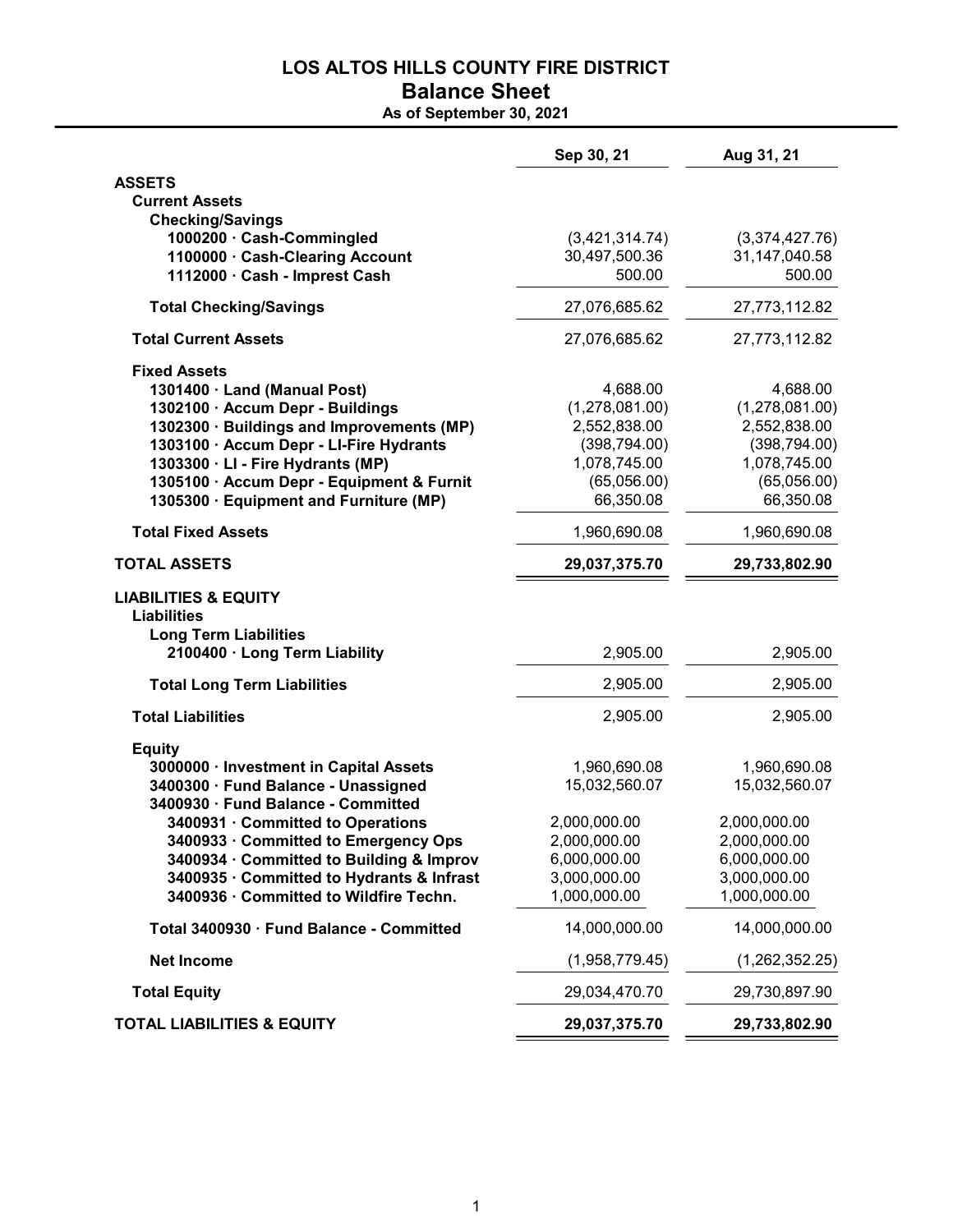# **LOS ALTOS HILLS COUNTY FIRE DISTRICT**

### **Profit & Loss September 2021**

|                                                                                                                                                                                                                                    | <b>Sep 21</b>                                        | Jul - Sep 21                                             |
|------------------------------------------------------------------------------------------------------------------------------------------------------------------------------------------------------------------------------------|------------------------------------------------------|----------------------------------------------------------|
| <b>Income</b><br>4002100 · Prop Taxes-Curr Unsecured<br>4006100 · Property Taxes-SB 813<br>4980220 · Property Taxes - Excess ERAF                                                                                                  | 0.00<br>5,669.94<br>0.00                             | 9,160.37<br>17,592.81<br>20,124.90                       |
| <b>Total Income</b>                                                                                                                                                                                                                | 5,669.94                                             | 46,878.08                                                |
| <b>Gross Profit</b>                                                                                                                                                                                                                | 5,669.94                                             | 46,878.08                                                |
| <b>Expense</b><br>5108400 · Perm. Employees - Special Dist<br>5108401 · General Manager<br>5108402 · Emergency Serv. Manager (ESM)<br>5108403 · District Clerk<br>5108404 · CERT Program General Analyst                           | 17,258.34<br>8,228.00<br>4,681.00<br>8,800.00        | 43,145.85<br>15,576.00<br>9,176.00<br>22,000.00          |
| Total 5108400 · Perm. Employees - Special Dist                                                                                                                                                                                     | 38,967.34                                            | 89,897.85                                                |
| 5110500 · Medicare Tax - Employer Share<br>5113020 · FICA - Special Dist<br>5220100 · Insurance Premiums<br>5220101 · Liability Insurance                                                                                          | 565.03<br>2,174.42<br>0.00                           | 1,303.52<br>5,332.12<br>23,083.00                        |
| Total 5220100 · Insurance Premiums                                                                                                                                                                                                 | 0.00                                                 | 23,083.00                                                |
| 5235110 · Maint. - Structure & Grounds                                                                                                                                                                                             | 420.00                                               | 1,210.00                                                 |
| 5250100 · Office Expense<br>5251000 · Workshops, Conference, Seminars<br>5255100 · Professional & Specialized Serv<br>5255102 · Accounting Services<br>5255103 · Outside Legal Services<br>5255104 · Outside Professional Services | 888.16<br>150.00<br>3,300.00<br>4,465.40<br>2,262.20 | 2,318.21<br>2,350.19<br>6,600.00<br>4,465.40<br>8,154.20 |
| Total 5255100 · Professional & Specialized Serv                                                                                                                                                                                    | 10,027.60                                            | 19,219.60                                                |
| 5255500 · Contract Services<br>5255501 · SCCCFPD Service Contract<br>5255502 · Battalion Chief Services<br>5255503 · SCCCFPD Supplies, Maint, Reimb.<br>5255508 · Palo Alto Fire Station #8                                        | 433,337.00<br>104,980.00<br>205.00<br>0.00           | 1,300,011.00<br>314,940.00<br>624.00<br>107,529.00       |
| Total 5255500 · Contract Services                                                                                                                                                                                                  | 538,522.00                                           | 1,723,104.00                                             |
| 5257130 · Contract Services (Consultants)<br>5257131 · Independent Contractors                                                                                                                                                     | 11,468.50                                            | 27,722.50                                                |
| Total 5257130 · Contract Services (Consultants)                                                                                                                                                                                    | 11,468.50                                            | 27,722.50                                                |
| 5260100 · Publications and Legal Notices<br>5281610 · IC - Cost Allocation Plan                                                                                                                                                    | 7,493.55<br>14,998.50                                | 11,768.53<br>14,998.50                                   |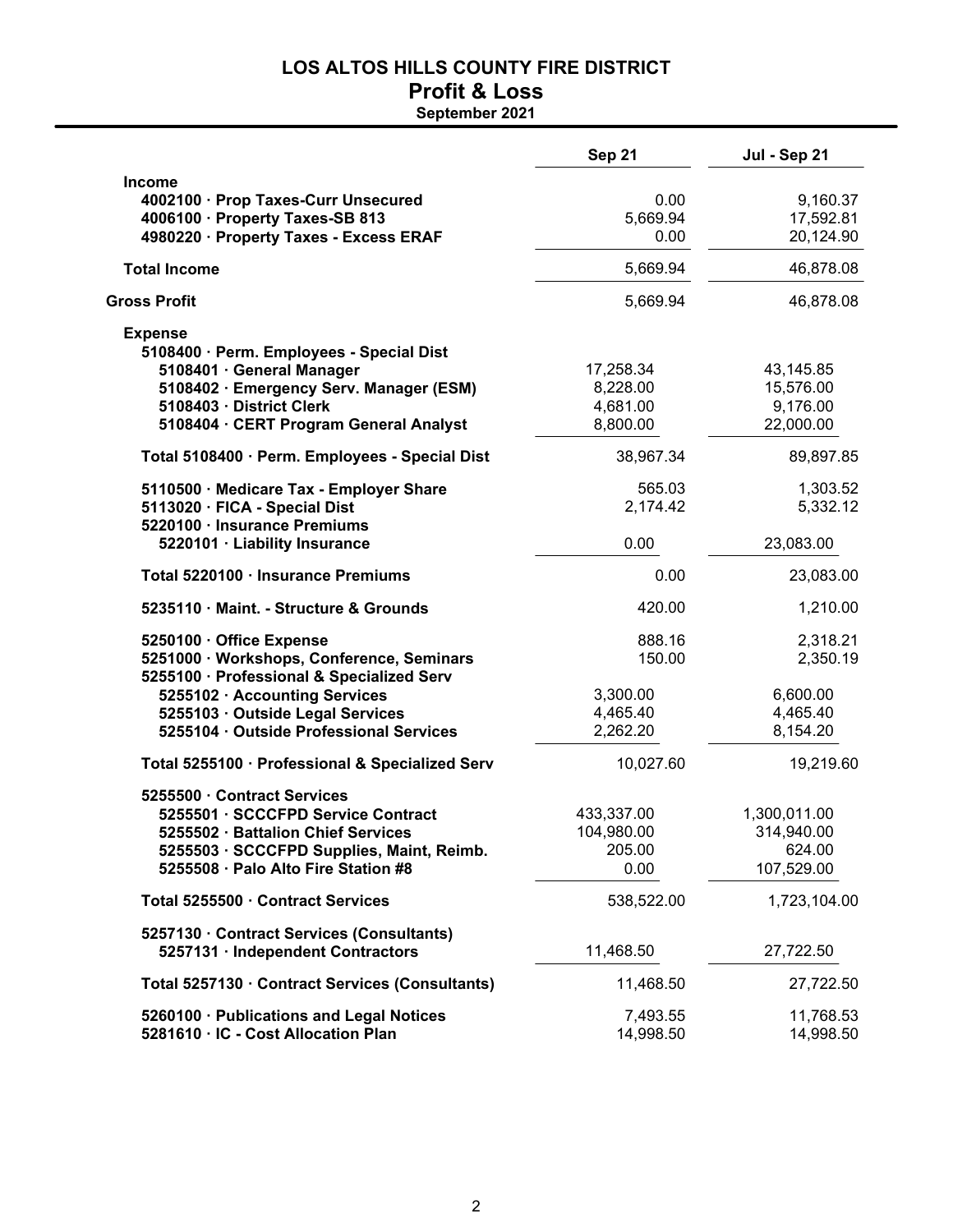# **LOS ALTOS HILLS COUNTY FIRE DISTRICT Profit & Loss**

|                                           | Sep 21       | <b>Jul - Sep 21</b> |
|-------------------------------------------|--------------|---------------------|
| 5282200 · Projects and Programs           |              |                     |
| 5282201 · IHFR Defensible Space Chipping  | 40,338.19    | 44,009.83           |
| 5282202 · IHFR Debris Monthly Dropoff     | 13,643.09    | 13,643.09           |
| 5282204 · Emergency/CERT/ARK Supplies     | 4,460.70     | 5.337.90            |
| 5282205 · Hydrant/Infrast. Repair Maint.  | 2,940.00     | 2,940.00            |
| 5282207 · IHFR Shaded Fuel Breaks         | 6,914.11     | 6,914.11            |
| 5282208 · IHFR Home Ignition Zone (HIZ)   | 5,041.15     | 5,041.15            |
| 5282211 · Firewise Communities            | 143.28       | 143.28              |
| 5282213 · Planning, Management, Oversight | 1,621.18     | 3,999.81            |
| Total 5282200 · Projects and Programs     | 75,101.70    | 82,029.17           |
| 5340000 · Self Ins. (Wrk. Comp Los Altos) | 652.01       | 652.01              |
| 5350100 · Misc. / Operations Contingency  | 668.33       | 668.33              |
| <b>Total Expense</b>                      | 702.097.14   | 2,005,657.53        |
| Net Income                                | (696,427.20) | (1,958,779.45)      |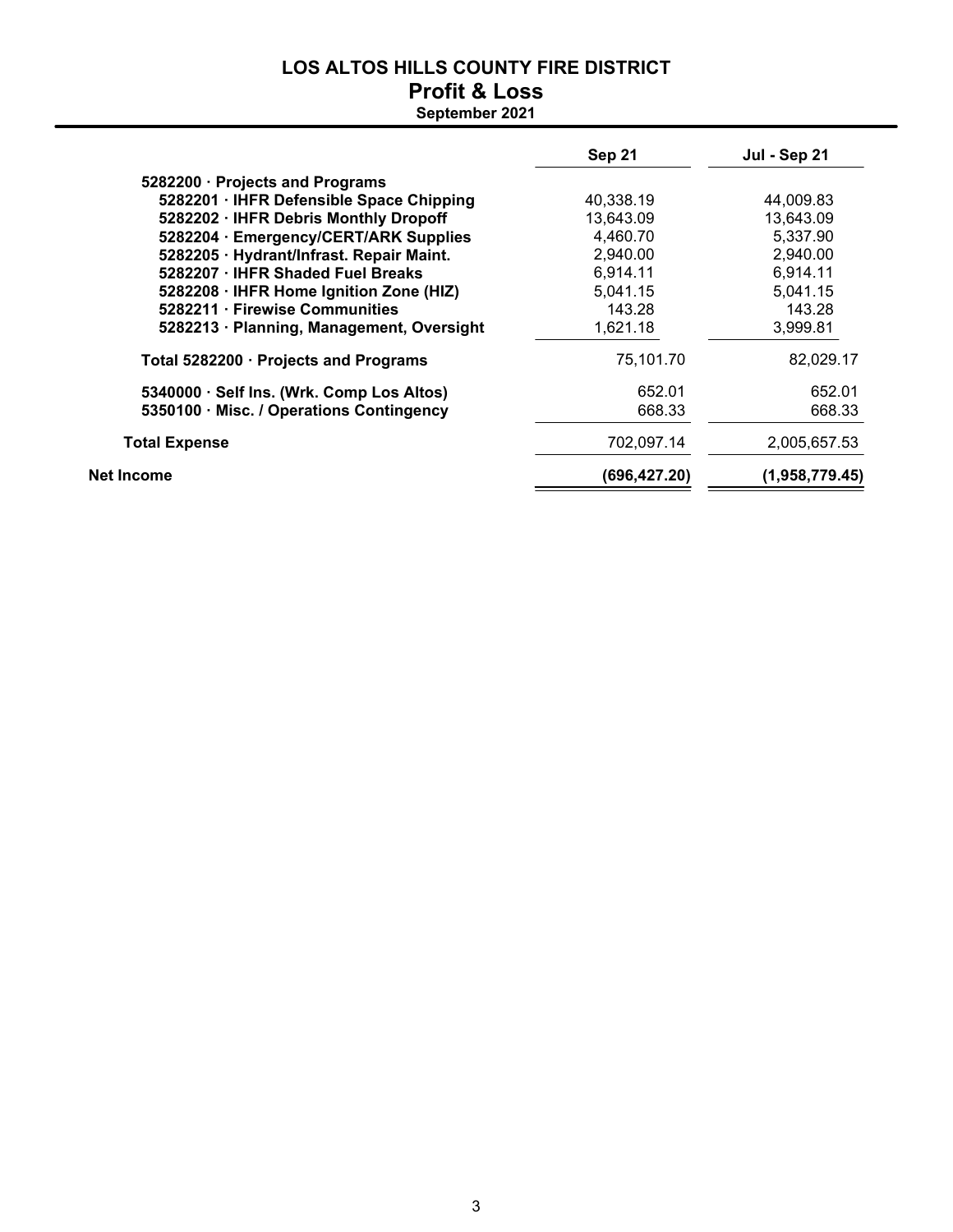# **LOS ALTOS HILLS COUNTY FIRE DISTRICT Profit & Loss Budget vs. Actual**

|                                                 | Sep 21    | <b>Budget</b> | \$ Over/(Under)<br><b>Budget</b> | Fav/(Unfav) Variance |
|-------------------------------------------------|-----------|---------------|----------------------------------|----------------------|
| <b>Income</b>                                   |           |               |                                  |                      |
| 4006100 · Property Taxes-SB 813                 | 5,669.94  | 8,190.00      | (2,520.06)                       | (30.77%)             |
| <b>Total Income</b>                             | 5.669.94  | 8,190.00      | (2,520.06)                       | (30.77%)             |
| <b>Gross Profit</b>                             | 5,669.94  | 8,190.00      | (2,520.06)                       | (30.77%)             |
| <b>Expense</b>                                  |           |               |                                  |                      |
| 5108400 · Perm. Employees - Special Dist        |           |               |                                  |                      |
| 5108401 · General Manager                       | 17,258.34 | 17,357.00     | (98.66)                          | 0.57%                |
| 5108402 · Emergency Serv. Manager (ESM)         | 8,228.00  | 7,744.00      | 484.00                           | (6.25%)              |
| 5108403 District Clerk                          | 4,681.00  | 5,330.00      | (649.00)                         | 12.18%               |
| 5108404 · CERT Program General Analyst          | 8,800.00  | 9,750.00      | (950.00)                         | 9.74%                |
| 5108405 · Technical Analyst                     | 0.00      | 5,416.00      | (5,416.00)                       | 100.0%               |
| 5108406 · Operations Manager                    | 0.00      | 15,000.00     | (15,000.00)                      | 100.0%               |
| Total 5108400 · Perm. Employees - Special Dist  | 38,967.34 | 60,597.00     | (21, 629.66)                     | 35.69%               |
| 5103000 Overtime                                | 0.00      | 1,000.00      | (1,000.00)                       | 100.0%               |
| 5110500 · Medicare Tax - Employer Share         | 565.03    | 754.00        | (188.97)                         | 25.06%               |
| 5113020 · FICA - Special Dist                   | 2,174.42  | 2,201.00      | (26.58)                          | 1.21%                |
| 5220100 · Insurance Premiums                    |           |               |                                  |                      |
| 5220102 · Workers Compensation                  | 0.00      | 1,020.00      | (1,020.00)                       | 100.0%               |
| Total 5220100 · Insurance Premiums              | 0.00      | 1,020.00      | (1,020.00)                       | 100.0%               |
| 5235110 Maint. - Structure & Grounds            | 420.00    | 3,500.00      | (3,080.00)                       | 88.0%                |
| 5250100 · Office Expense                        | 888.16    | 1,000.00      | (111.84)                         | 11.18%               |
| 5251000 · Workshops, Conference, Seminars       | 150.00    | 1,500.00      | (1,350.00)                       | 90.0%                |
| 5255100 · Professional & Specialized Serv       |           |               |                                  |                      |
| 5255102 · Accounting Services                   | 3,300.00  | 3,300.00      | 0.00                             | 0.0%                 |
| 5255103 Outside Legal Services                  | 4,465.40  | 12,500.00     | (8,034.60)                       | 64.28%               |
| 5255104 Outside Professional Services           | 2,262.20  | 4,000.00      | (1,737.80)                       | 43.45%               |
| 5255105 · Prof. & Spec. Serv. Contingency       | 0.00      | 8,000.00      | (8,000.00)                       | 100.0%               |
| Total 5255100 · Professional & Specialized Serv | 10,027.60 | 27.800.00     | (17, 772.40)                     | 63.93%               |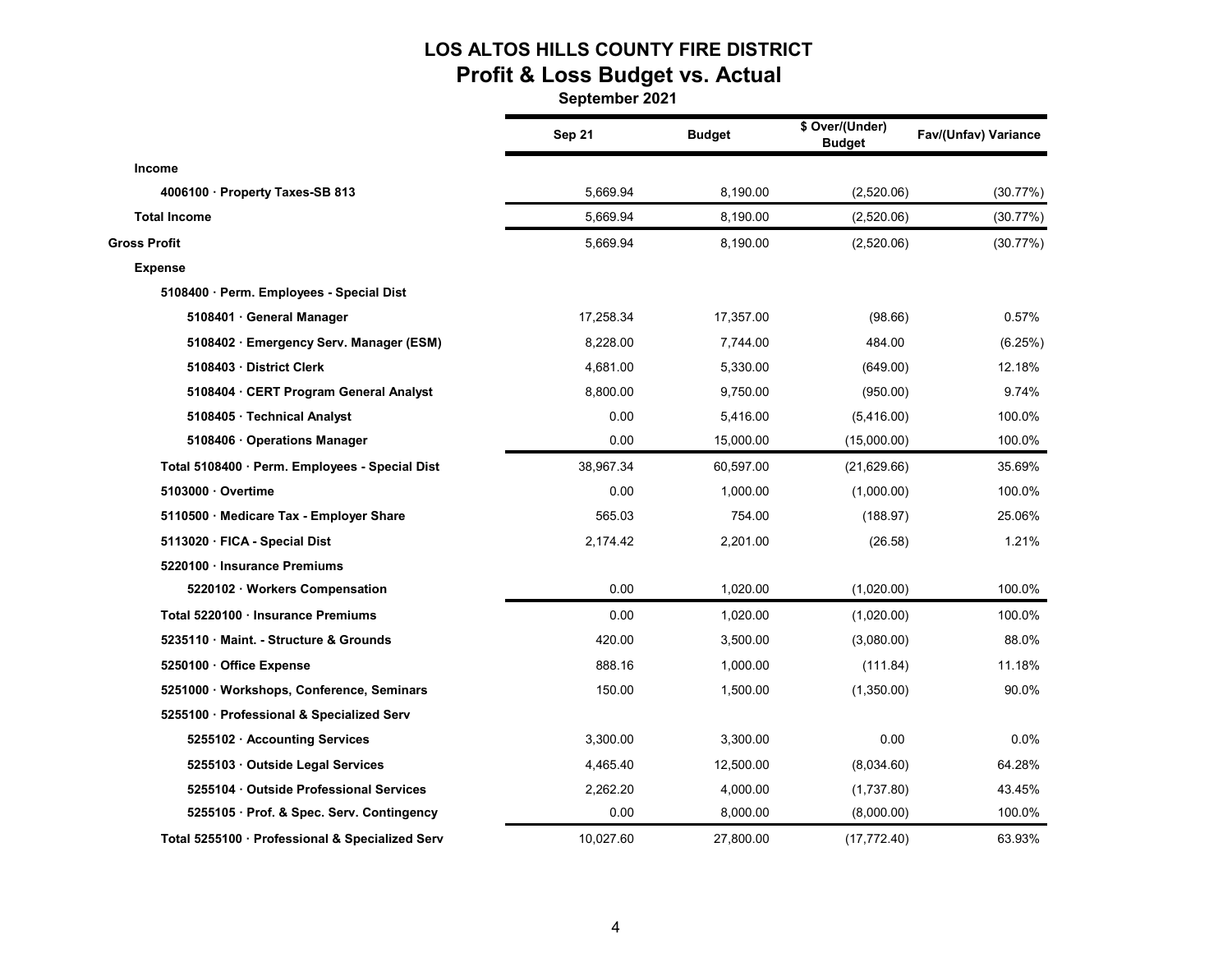# **LOS ALTOS HILLS COUNTY FIRE DISTRICT Profit & Loss Budget vs. Actual**

|                                                 | Sep 21       | <b>Budget</b>  | \$ Over/(Under)<br><b>Budget</b> | Fav/(Unfav) Variance |
|-------------------------------------------------|--------------|----------------|----------------------------------|----------------------|
| 5255500 Contract Services                       |              |                |                                  |                      |
| 5255501 SCCCFPD Service Contract                | 433,337.00   | 433,337.00     | 0.00                             | 0.0%                 |
| 5255502 · Battalion Chief Services              | 104,980.00   | 104,980.00     | 0.00                             | 0.0%                 |
| 5255503 · SCCCFPD Supplies, Maint, Reimb.       | 205.00       | 250.00         | (45.00)                          | 18.0%                |
| 5255504 · Extra Fire Season Patrol              | 0.00         | 50,000.00      | (50,000.00)                      | 100.0%               |
| 5255505 · Type 3 Fire Engine Rental             | 0.00         | 25,000.00      | (25,000.00)                      | 100.0%               |
| 5255508 · Palo Alto Fire Station #8             | 0.00         | 140,000.00     | (140,000.00)                     | 100.0%               |
| 5255509 · Fire Protection Hand Crews            | 0.00         | 50,000.00      | (50,000.00)                      | 100.0%               |
| 5255510 Contract Services Contingency           | 0.00         | 40,000.00      | (40,000.00)                      | 100.0%               |
| Total 5255500 Contract Services                 | 538,522.00   | 843,567.00     | (305,045.00)                     | 36.16%               |
| 5257130 Contract Services (Consultants)         |              |                |                                  |                      |
| 5257131 · Independent Contractors               | 11,468.50    | 6,250.00       | 5,218.50                         | (83.5%)              |
| 5257132 Cont. Serv. (Cons.) Contingency         | 0.00         | 2,080.00       | (2,080.00)                       | 100.0%               |
| Total 5257130 · Contract Services (Consultants) | 11,468.50    | 8,330.00       | 3,138.50                         | (37.68%)             |
| 5260100 · Publications and Legal Notices        | 7,493.55     | 1,500.00       | 5,993.55                         | (399.57%)            |
| 5281610 · IC - Cost Allocation Plan             | 14,998.50    | 14,998.00      | 0.50                             | $(0.0\%)$            |
| 5282200 · Projects and Programs                 |              |                |                                  |                      |
| 5282201 · IHFR Defensible Space Chipping        | 40,338.19    | 35,000.00      | 5,338.19                         | (15.25%)             |
| 5282202 · IHFR Debris Monthly Dropoff           | 13,643.09    | 0.00           | 13,643.09                        | $(100.0\%)$          |
| 5282204 · Emergency/CERT/ARK Supplies           | 4,460.70     | 2,500.00       | 1,960.70                         | (78.43%)             |
| 5282205 · Hydrant/Infrast. Repair Maint.        | 2,940.00     | 20,000.00      | (17,060.00)                      | 85.3%                |
| 5282206 · Emergency Access Roads                | 0.00         | 10,000.00      | (10,000.00)                      | 100.0%               |
| 5282207 · IHFR Shaded Fuel Breaks               | 6,914.11     | 40,000.00      | (33,085.89)                      | 82.71%               |
| 5282208 · IHFR Home Ignition Zone (HIZ)         | 5,041.15     | 12,500.00      | (7,458.85)                       | 59.67%               |
| 5282209 · IHFR Open Space Fuel Break            | 0.00         | 40,000.00      | (40,000.00)                      | 100.0%               |
| 5282210 · Neighborhood Evac. Drills             | 0.00         | 5,000.00       | (5,000.00)                       | 100.0%               |
| 5282211 Firewise Communities                    | 143.28       | 2,000.00       | (1,856.72)                       | 92.84%               |
| 5282212 · Temporary Refuge Areas                | 0.00         | 2,500.00       | (2,500.00)                       | 100.0%               |
| 5282213 · Planning, Management, Oversight       | 1,621.18     | 4,000.00       | (2,378.82)                       | 59.47%               |
| 5282214 Communications & Outreach               | 0.00         | 4,000.00       | (4,000.00)                       | 100.0%               |
| 5282215 · Project & Programs Contingency        | 0.00         | 40,000.00      | (40,000.00)                      | 100.0%               |
| Total 5282200 · Projects and Programs           | 75,101.70    | 217,500.00     | (142, 398.30)                    | 65.47%               |
| 5340000 · Self Ins. (Wrk. Comp Los Altos)       | 652.01       | 3,750.00       | (3,097.99)                       | 82.61%               |
| 5350100 · Misc. / Operations Contingency        | 668.33       | 4,000.00       | (3,331.67)                       | 83.29%               |
| <b>Total Expense</b>                            | 702,097.14   | 1,193,017.00   | (490, 919.86)                    | 41.15%               |
| Net Income                                      | (696,427.20) | (1,184,827.00) | 488,399.80                       | 41.22%               |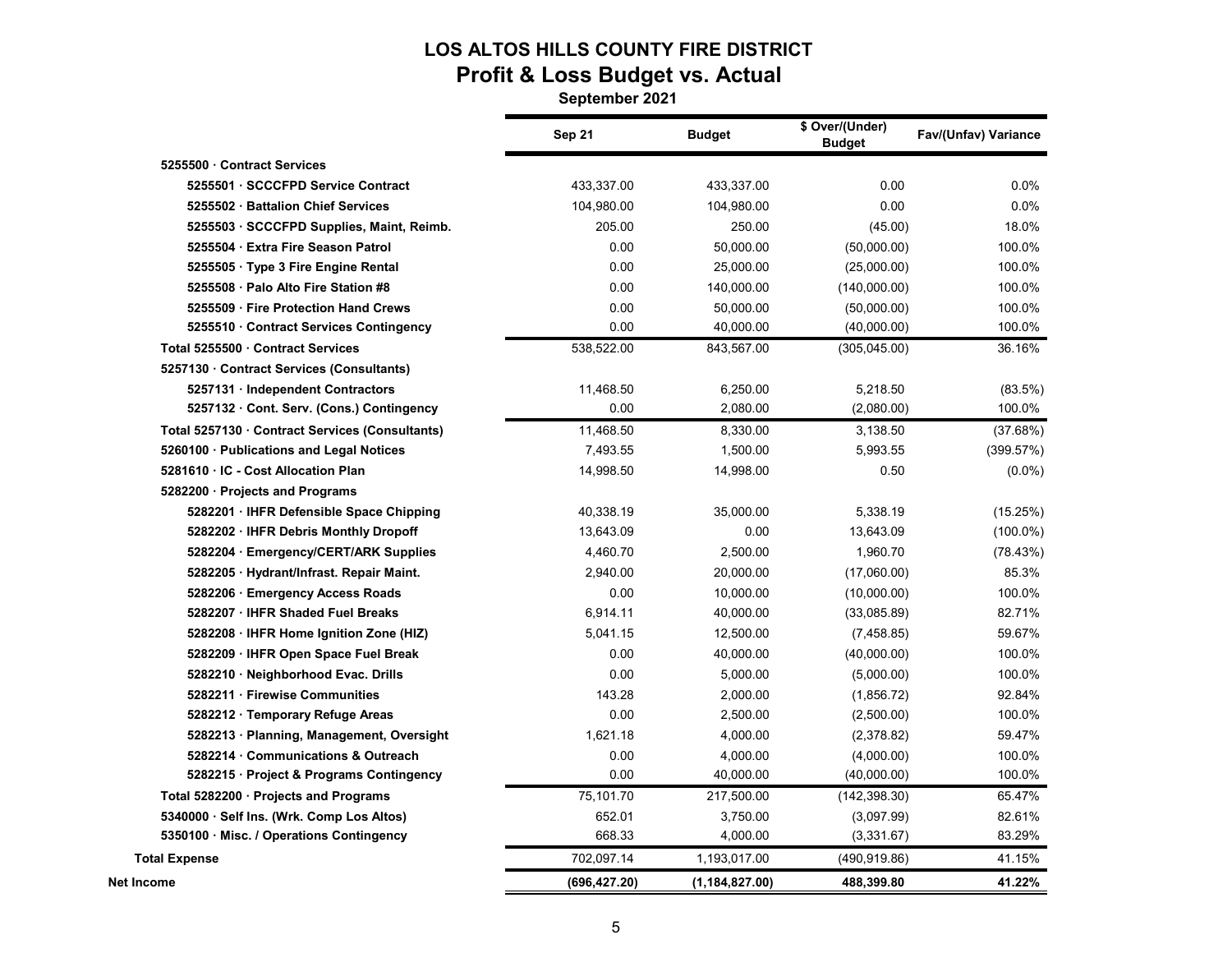### **LOS ALTOS HILLS COUNTY FIRE DISTRICT Profit Loss Budget vs. Actual July through September 2021**

|                                                                      | Jul - Sep 21      | <b>Budget</b> | \$ Over/(Under)<br><b>Budget</b> | Fav/(Unfav)<br>Variance | FY22 Budget         | YTD % to<br>FY22 Budget |
|----------------------------------------------------------------------|-------------------|---------------|----------------------------------|-------------------------|---------------------|-------------------------|
| <b>Income</b>                                                        |                   |               |                                  |                         |                     |                         |
| 4001100 Prop Taxes-Curr Secured                                      | 0.00              | 0.00          | 0.00                             | 0.0%                    | 12,107,400.00       | 0.00%                   |
| 4001200 · Prop Taxes-Unitary                                         | 0.00              | 0.00          | 0.00                             | 0.0%                    | 51,000.00           | 0.00%                   |
| 4001210 · Prop Taxes - Unitary Railroad                              | 0.00              | 0.00          | 0.00                             | 0.0%                    | 1,000.00            | 0.00%                   |
| 4002100 Prop Taxes-Curr Unsecured                                    | 9,160.37          | 0.00          | 9,160.37                         | 100.0%                  | 592,000.00          | 1.55%                   |
| 4006100 · Property Taxes-SB 813                                      | 17,592.81         | 21,840.00     | (4, 247.19)                      | (19.45%)                | 195,000.00          | 9.02%                   |
| 4301100 Interest-Dep & Investments                                   |                   |               |                                  |                         |                     |                         |
| 4301101 · County                                                     | 0.00              | 0.00          | 0.00                             | 0.0%                    | 360,000.00          | 0.00%                   |
| Total 4301100 · Interest-Dep & Investments                           | 0.00              | 0.00          | 0.00                             | $0.0\%$                 | 360,000.00          | $0.00\%$                |
| 4419100 · Homeowner's Property Tax Relief                            | 0.00              | 0.00          | 0.00                             | 0.0%                    | 43,000.00           | 0.00%                   |
| 4813000 Misc. Income                                                 |                   |               |                                  |                         |                     |                         |
| 4813800 · Miscellaneous Income - Other                               | 0.00              | 0.00          | 0.00                             | 0.0%                    | 200.00              | 0.00%                   |
| Total 4813000 Misc. Income<br>4980220 · Property Taxes - Excess ERAF | 0.00<br>20,124.90 | 0.00<br>0.00  | 0.00<br>20,124.90                | $0.0\%$<br>100.0%       | 200.00<br>63,000.00 | $0.00\%$<br>31.94%      |
| <b>Total Income</b>                                                  | 46,878.08         | 21,840.00     | 25,038.08                        | 114.64%                 | 13,412,600.00       | 0.35%                   |
|                                                                      |                   |               |                                  |                         |                     |                         |
| <b>Gross Profit</b>                                                  | 46,878.08         | 21,840.00     | 25,038.08                        | 114.64%                 | 13,412,600.00       | 0.35%                   |
| <b>Expense</b>                                                       |                   |               |                                  |                         |                     |                         |
| 5108400 · Perm. Employees - Special Dist                             |                   |               |                                  |                         |                     |                         |
| 5108401 · General Manager                                            | 43,145.85         | 52,071.00     | (8,925.15)                       | 17.14%                  | 215,000.00          | 20.07%                  |
| 5108402 · Emergency Serv. Manager (ESM)                              | 15,576.00         | 19,360.00     | (3,784.00)                       | 19.55%                  | 95,000.00           | 16.40%                  |
| 5108403 · District Clerk                                             | 9,176.00          | 13,325.00     | (4, 149.00)                      | 31.14%                  | 65,000.00           | 14.12%                  |
| 5108404 · CERT Program General Analyst                               | 22,000.00         | 24,375.00     | (2,375.00)                       | 9.74%                   | 117,000.00          | 18.80%                  |
| 5108405 · Technical Analyst                                          | 0.00              | 13,540.00     | (13,540.00)                      | 100.0%                  | 65,000.00           | 0.00%                   |
| 5108406 · Operations Manager                                         | 0.00              | 37,500.00     | (37,500.00)                      | 100.0%                  | 180,000.00          | 0.00%                   |
| Total 5108400 · Perm. Employees - Special Dist                       | 89,897.85         | 160,171.00    | (70, 273.15)                     | 43.87%                  | 737,000.00          | 12.20%                  |
| 5103000 · Overtime                                                   | 0.00              | 2,000.00      | (2,000.00)                       | 100.0%                  | 10,000.00           | 0.00%                   |
| 5110500 · Medicare Tax - Employer Share                              | 1,303.52          | 1,981.00      | (677.48)                         | 34.2%                   | 9,150.00            | 14.25%                  |
| 5113020 · FICA - Special Dist                                        | 5,332.12          | 6,529.00      | (1, 196.88)                      | 18.33%                  | 39,000.00           | 13.67%                  |
| 5113040 · Unemployment - Special Dist                                | 0.00              | 0.00          | 0.00                             | 0.0%                    | 1,800.00            | 0.00%                   |
| 5220100 · Insurance Premiums                                         |                   |               |                                  |                         |                     |                         |
| 5220101 · Liability Insurance                                        | 23,083.00         | 25,000.00     | (1,917.00)                       | 7.67%                   | 25,000.00           | 92.33%                  |
| 5220102 · Workers Compensation                                       | 0.00              | 3,060.00      | (3,060.00)                       | 100.0%                  | 15,000.00           | 0.00%                   |
| Total 5220100 Insurance Premiums                                     | 23,083.00         | 28,060.00     | (4,977.00)                       | 17.74%                  | 40,000.00           | 57.71%                  |
| 5225500 Commissioners Fee                                            | 0.00              | 0.00          | 0.00                             | 0.0%                    | 18,000.00           | 0.00%                   |
| 5235110 Maint. - Structure & Grounds                                 | 1,210.00          | 5,900.00      | (4,690.00)                       | 79.49%                  | 20,000.00           | 6.05%                   |
| 5250100 Office Expense                                               | 2,318.21          | 2,500.00      | (181.79)                         | 7.27%                   | 10,000.00           | 23.18%                  |
| 5251000 · Workshops, Conference, Seminars                            | 2,350.19          | 1,500.00      | 850.19                           | (56.68%)                | 6,000.00            | 39.17%                  |
| 5255100 · Professional & Specialized Serv                            |                   |               |                                  |                         |                     |                         |
| 5255101 · Annual Audit-Charter                                       | 0.00              | 5,000.00      | (5,000.00)                       | 100.0%                  | 21,000.00           | 0.00%                   |
| 5255102 · Accounting Services                                        | 6,600.00          | 6,600.00      | 0.00                             | $0.0\%$                 | 39,600.00           | 16.67%                  |
| 5255103 Outside Legal Services                                       | 4,465.40          | 25,000.00     | (20, 534.60)                     | 82.14%                  | 150,000.00          | 2.98%                   |
| 5255104 Outside Professional Services                                | 8,154.20          | 10,000.00     | (1,845.80)                       | 18.46%                  | 50,000.00           | 16.31%                  |
| 5255105 · Prof. & Spec. Serv. Contingency                            | 0.00              | 21,000.00     | (21,000.00)                      | 100.0%                  | 100,000.00          | 0.00%                   |
| Total 5255100 Professional & Specialized Serv                        | 19,219.60         | 67.600.00     | (48, 380.40)                     | 71.57%                  | 360,600.00          | 5.33%                   |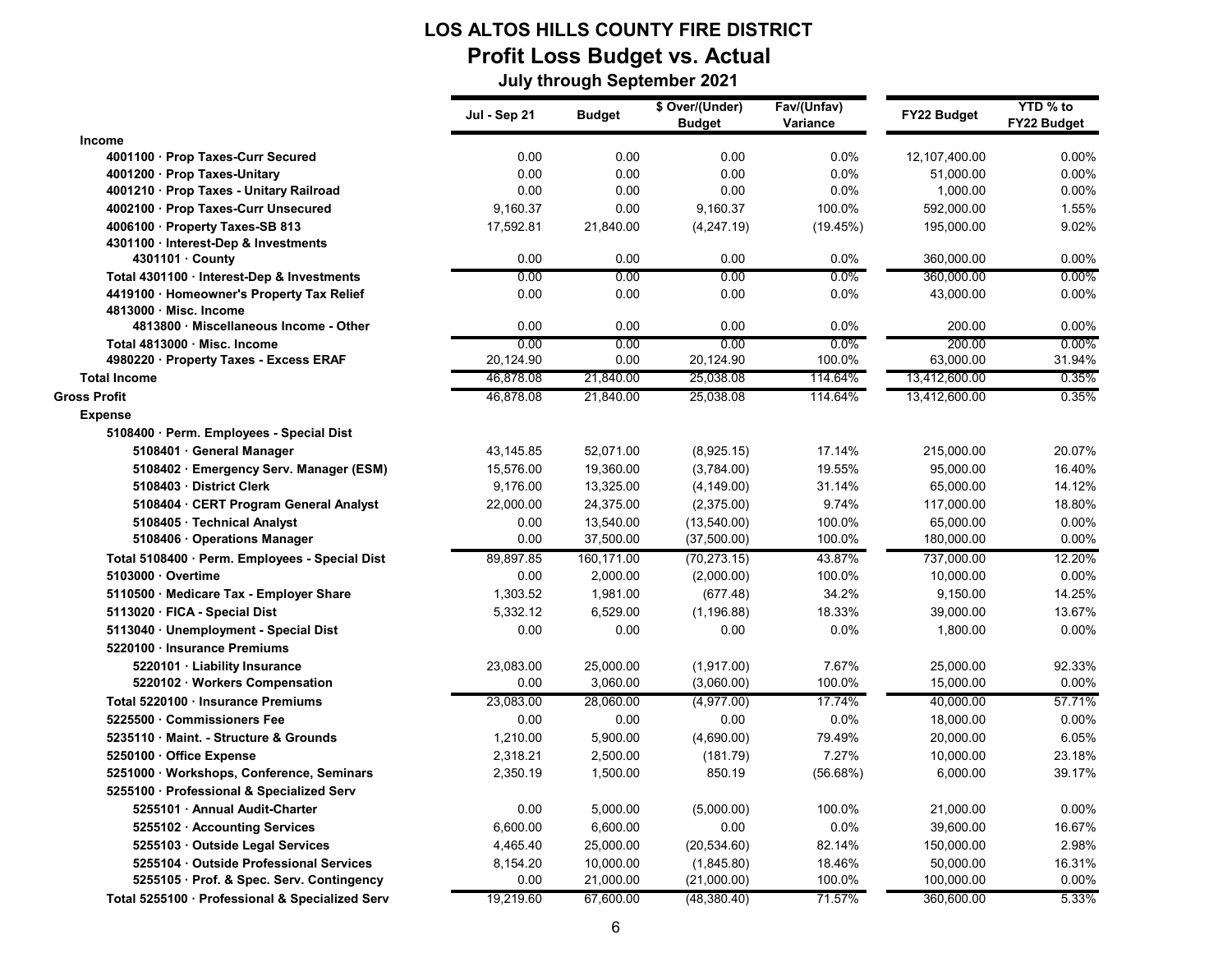### **LOS ALTOS HILLS COUNTY FIRE DISTRICT Profit Loss Budget vs. Actual July through September 2021**

|                                                                            | Jul - Sep 21   | <b>Budget</b>  | \$ Over/(Under)<br><b>Budget</b> | Fav/(Unfav)<br>Variance | FY22 Budget   | YTD % to<br>FY22 Budget |
|----------------------------------------------------------------------------|----------------|----------------|----------------------------------|-------------------------|---------------|-------------------------|
| 5255500 Contract Services                                                  |                |                |                                  |                         |               |                         |
| 5255501 SCCCFPD Service Contract                                           | 1,300,011.00   | 1,300,011.00   | 0.00                             | 0.0%                    | 5,423,607.00  | 23.97%                  |
| 5255502 · Battalion Chief Services                                         | 314,940.00     | 314,940.00     | 0.00                             | 0.0%                    | 1,298,657.00  | 24.25%                  |
| 5255503 · SCCCFPD Supplies, Maint, Reimb.                                  | 624.00         | 1,050.00       | (426.00)                         | 40.57%                  | 5,000.00      | 12.48%                  |
| 5255504 · Extra Fire Season Patrol                                         | 0.00           | 170,000.00     | (170,000.00)                     | 100.0%                  | 200,000.00    | 0.00%                   |
| 5255505 · Type 3 Fire Engine Rental                                        | 0.00           | 85,000.00      | (85,000.00)                      | 100.0%                  | 100,000.00    | 0.00%                   |
| 5255507 · SCCCFPD Fire Eng Water Tender                                    | 0.00           | 0.00           | 0.00                             | 0.0%                    | 500,000.00    | 0.00%                   |
| 5255508 · Palo Alto Fire Station #8                                        | 107,529.00     | 430,000.00     | (322, 471.00)                    | 74.99%                  | 575,000.00    | 18.70%                  |
| 5255509 · Fire Protection Hand Crews                                       | 0.00           | 200,000.00     | (200,000.00)                     | 100.0%                  | 300,000.00    | 0.00%                   |
| 5255510 · Contract Services Contingency                                    | 0.00           | 115,000.00     | (115,000.00)                     | 100.0%                  | 400,000.00    | 0.00%                   |
| Total 5255500 Contract Services<br>5257130 Contract Services (Consultants) | 1,723,104.00   | 2,616,001.00   | (892, 897.00)                    | 34.13%                  | 8,802,264.00  | 19.58%                  |
| 5257131 Independent Contractors                                            | 27,722.50      | 15,625.00      | 12,097.50                        | (77.42%)                | 75,000.00     | 36.96%                  |
| 5257132 · Cont. Serv. (Cons.) Contingency                                  | 0.00           | 5,200.00       | (5,200.00)                       | 100.0%                  | 25,000.00     | $0.00\%$                |
| Total 5257130 · Contract Services (Consultants)                            | 27,722.50      | 20,825.00      | 6,897.50                         | (33.12%)                | 100,000.00    | 27.72%                  |
| 5258200 Professional Services-Internal                                     | 0.00           | 0.00           | 0.00                             | 0.0%                    | 500.00        | $0.00\%$                |
| 5259200 · Property Tax Admin Fee                                           | 0.00           | 0.00           | 0.00                             | 0.0%                    | 113,000.00    | 0.00%                   |
| 5260100 · Publications and Legal Notices                                   | 11,768.53      | 3,000.00       | 8,768.53                         | (292.28%)               | 22,000.00     | 53.49%                  |
| 5281610 · IC - Cost Allocation Plan                                        | 14,998.50      | 14,998.00      | 0.50                             | $(0.0\%)$               | 59,994.00     | 25.00%                  |
| 5282200 · Projects and Programs                                            |                |                |                                  |                         |               |                         |
| 5282201 · IHFR Defensible Space Chipping                                   | 44,009.83      | 80,000.00      | (35,990.17)                      | 44.99%                  | 450,000.00    | 9.78%                   |
| 5282202 · IHFR Debris Monthly Dropoff                                      | 13,643.09      | 0.00           | 13,643.09                        | $(100.0\%)$             | 56,000.00     | 24.36%                  |
| 5282203 · IHFR Goat Grazing                                                | 0.00           | 0.00           | 0.00                             | 0.0%                    | 25,000.00     | 0.00%                   |
| 5282204 · Emergency/CERT/ARK Supplies                                      | 5,337.90       | 7,000.00       | (1,662.10)                       | 23.74%                  | 35,000.00     | 15.25%                  |
| 5282205 · Hydrant/Infrast. Repair Maint.                                   | 2,940.00       | 50,000.00      | (47,060.00)                      | 94.12%                  | 390,000.00    | 0.75%                   |
| 5282206 · Emergency Access Roads                                           | 0.00           | 15,000.00      | (15,000.00)                      | 100.0%                  | 60,000.00     | 0.00%                   |
| 5282207 · IHFR Shaded Fuel Breaks                                          | 6,914.11       | 80,000.00      | (73,085.89)                      | 91.36%                  | 400,000.00    | 1.73%                   |
| 5282208 · IHFR Home Ignition Zone (HIZ)                                    | 5,041.15       | 25,000.00      | (19,958.85)                      | 79.84%                  | 150,000.00    | 3.36%                   |
| 5282209 · IHFR Open Space Fuel Break                                       | 0.00           | 80,000.00      | (80,000.00)                      | 100.0%                  | 400,000.00    | $0.00\%$                |
| 5282210 · Neighborhood Evac. Drills                                        | 0.00           | 9,000.00       | (9,000.00)                       | 100.0%                  | 30,000.00     | $0.00\%$                |
| 5282211 · Firewise Communities                                             | 143.28         | 4,000.00       | (3,856.72)                       | 96.42%                  | 15,000.00     | 0.96%                   |
| 5282212 · Temporary Refuge Areas                                           | 0.00           | 7,500.00       | (7,500.00)                       | 100.0%                  | 15,000.00     | $0.00\%$                |
| 5282213 · Planning, Management, Oversight                                  | 3,999.81       | 12,000.00      | (8,000.19)                       | 66.67%                  | 50,000.00     | 8.00%                   |
| 5282214 Communications & Outreach                                          | 0.00           | 12,000.00      | (12,000.00)                      | 100.0%                  | 50,000.00     | $0.00\%$                |
| 5282215 · Project & Programs Contingency                                   | 0.00           | 115,000.00     | (115,000.00)                     | 100.0%                  | 475,000.00    | 0.00%                   |
| Total 5282200 · Projects and Programs                                      | 82,029.17      | 496,500.00     | (414, 470.83)                    | 83.48%                  | 2,601,000.00  | 3.15%                   |
| 5340000 · Self Ins. (Wrk. Comp Los Altos)                                  | 652.01         | 3,750.00       | (3,097.99)                       | 82.61%                  | 7,500.00      | 8.69%                   |
| 5350100 · Misc. / Operations Contingency                                   | 668.33         | 12,000.00      | (11, 331.67)                     | 94.43%                  | 50,000.00     | 1.34%                   |
| <b>Total Expense</b>                                                       | 2,005,657.53   | 3,443,315.00   | (1,437,657.47)                   | 41.75%                  | 13,007,808.00 | 15.42%                  |
| Net Income                                                                 | (1,958,779.45) | (3,421,475.00) | 1,462,695.55                     | 42.75%                  | 404,792.00    | -483.90%                |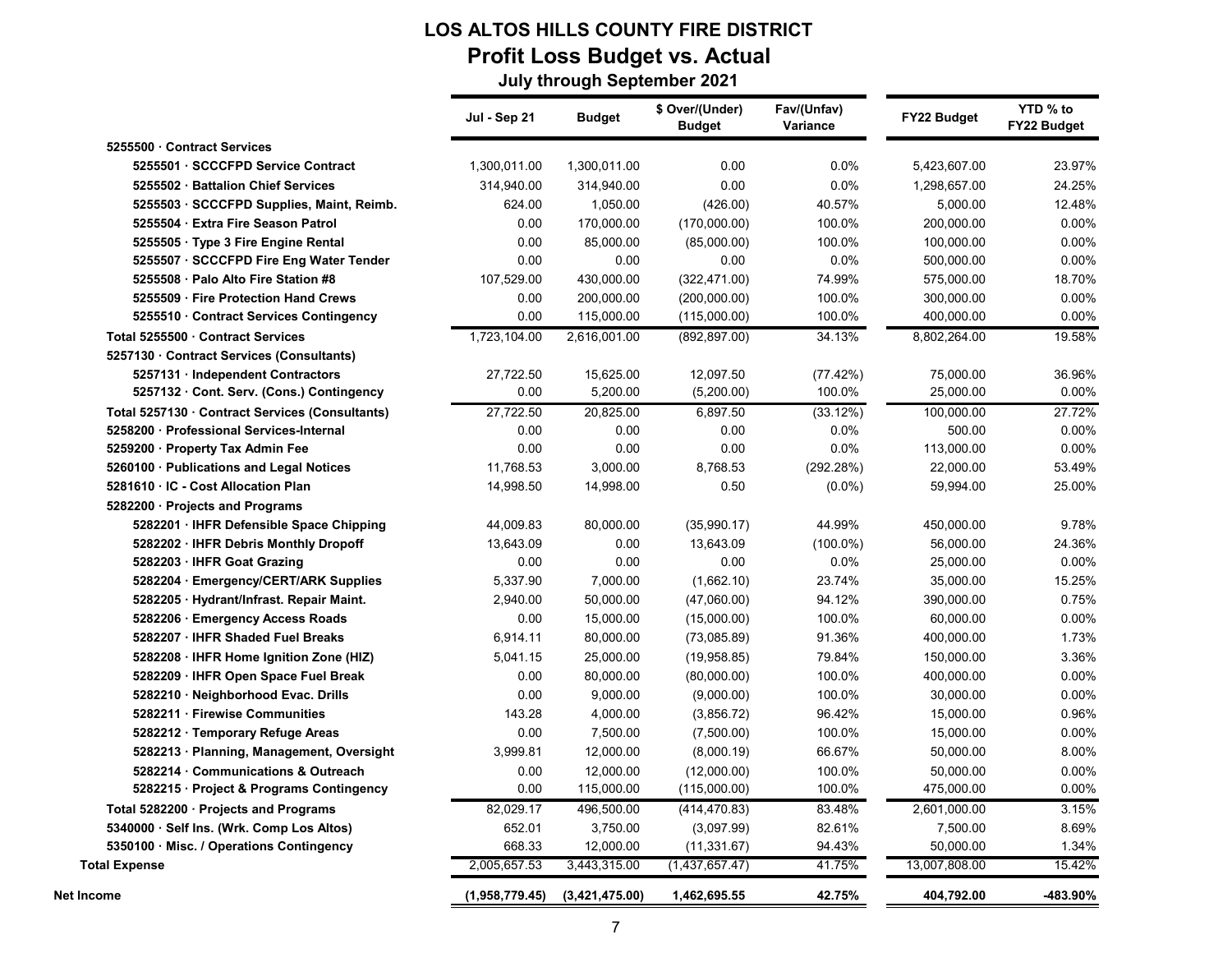### **LOS ALTOS HILLS COUNTY FIRE DISTRICT Profit & Loss Prior Year Comparison**

|                                                                                                                                                                                                                             | Sep 21                                             | <b>Sep 20</b>                                              | \$ Change                                                    | % Change                                         |
|-----------------------------------------------------------------------------------------------------------------------------------------------------------------------------------------------------------------------------|----------------------------------------------------|------------------------------------------------------------|--------------------------------------------------------------|--------------------------------------------------|
| Income<br>4006100 · Property Taxes-SB 813                                                                                                                                                                                   | 5,669.94                                           | 27,449.78                                                  | $-21,779.84$                                                 | $-79.3%$                                         |
| <b>Total Income</b>                                                                                                                                                                                                         | 5,669.94                                           | 27,449.78                                                  | $-21,779.84$                                                 | $-79.3%$                                         |
| <b>Gross Profit</b>                                                                                                                                                                                                         | 5,669.94                                           | 27,449.78                                                  | $-21,779.84$                                                 | $-79.3%$                                         |
| <b>Expense</b><br>5108400 · Perm. Employees - Special Dist<br>5108401 · General Manager<br>5108402 · Emergency Serv. Manager (ESM)<br>5108403 District Clerk<br>5108404 · CERT Program General Analyst                      | 17,258.34<br>8,228.00<br>4,681.00<br>8,800.00      | 8,629.16<br>13,260.00<br>0.00<br>0.00                      | 8,629.18<br>$-5,032.00$<br>4,681.00<br>8,800.00              | 100.0%<br>$-38.0%$<br>100.0%<br>100.0%           |
| Total 5108400 · Perm. Employees - Special Dist                                                                                                                                                                              | 38,967.34                                          | 21,889.16                                                  | 17,078.18                                                    | 78.0%                                            |
| 5110500 Medicare Tax - Employer Share<br>5113020 · FICA - Special Dist<br>5235110 Maint. - Structure & Grounds                                                                                                              | 565.03<br>2,174.42<br>420.00                       | 317.38<br>1,357.14<br>395.00                               | 247.65<br>817.28<br>25.00                                    | 78.0%<br>60.2%<br>6.3%                           |
| 5250100 Office Expense<br>5251000 · Workshops, Conference, Seminars<br>5255100 · Professional & Specialized Serv                                                                                                            | 888.16<br>150.00                                   | 226.64<br>0.00                                             | 661.52<br>150.00                                             | 291.9%<br>100.0%                                 |
| 5255102 · Accounting Services<br>5255103 Outside Legal Services<br>5255104 · Outside Professional Services                                                                                                                  | 3,300.00<br>4,465.40<br>2,262.20                   | 3,300.00<br>17,752.00<br>734.00                            | 0.00<br>$-13,286.60$<br>1,528.20                             | 0.0%<br>$-74.9%$<br>208.2%                       |
| Total 5255100 · Professional & Specialized Serv                                                                                                                                                                             | 10,027.60                                          | 21,786.00                                                  | $-11,758.40$                                                 | $-54.0%$                                         |
| 5255500 Contract Services<br>5255501 SCCCFPD Service Contract<br>5255502 Battalion Chief Services<br>5255503 · SCCCFPD Supplies, Maint, Reimb.<br>5255504 · Extra Fire Season Patrol<br>5255505 · Type 3 Fire Engine Rental | 433,337.00<br>104,980.00<br>205.00<br>0.00<br>0.00 | 417,553.00<br>101,156.00<br>179.00<br>5,555.00<br>3,036.00 | 15,784.00<br>3,824.00<br>26.00<br>$-5,555.00$<br>$-3,036.00$ | 3.8%<br>3.8%<br>14.5%<br>$-100.0\%$<br>$-100.0%$ |
| Total 5255500 Contract Services                                                                                                                                                                                             | 538,522.00                                         | 527,479.00                                                 | 11,043.00                                                    | 2.1%                                             |
| 5257130 Contract Services (Consultants)<br>5257131 Independent Contractors                                                                                                                                                  | 11,468.50                                          | 6,288.75                                                   | 5,179.75                                                     | 82.4%                                            |
| Total 5257130 · Contract Services (Consultants)                                                                                                                                                                             | 11,468.50                                          | 6,288.75                                                   | 5,179.75                                                     | 82.4%                                            |
| 5258200 Professional Services-Internal<br>5260100 · Publications and Legal Notices<br>5281610 · IC - Cost Allocation Plan                                                                                                   | 0.00<br>7,493.55<br>14,998.50                      | 48,384.78<br>560.00<br>0.00                                | -48.384.78<br>6,933.55<br>14,998.50                          | $-100.0\%$<br>1,238.1%<br>100.0%                 |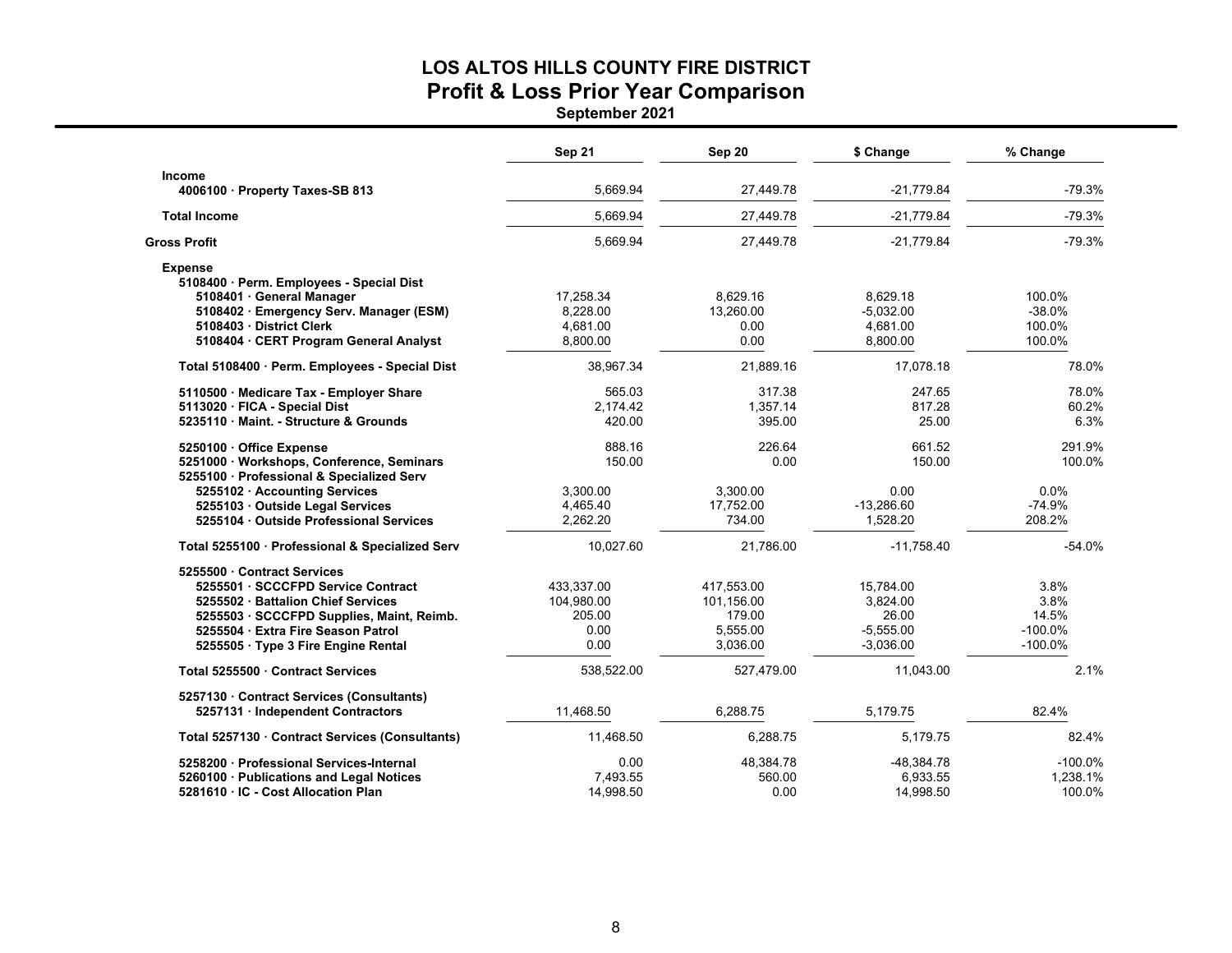# **LOS ALTOS HILLS COUNTY FIRE DISTRICTProfit & Loss Prior Year Comparison**

|                                           | Sep 21      | Sep 20      | \$ Change    | % Change  |
|-------------------------------------------|-------------|-------------|--------------|-----------|
| 5282200 Projects and Programs             |             |             |              |           |
| 5282201 · IHFR Defensible Space Chipping  | 40,338.19   | 15.047.72   | 25,290.47    | 168.1%    |
| 5282202 · IHFR Debris Monthly Dropoff     | 13.643.09   | 0.00        | 13.643.09    | 100.0%    |
| 5282204 Emergency/CERT/ARK Supplies       | 4,460.70    | 1,139.65    | 3.321.05     | 291.4%    |
| 5282205 Hydrant/Infrast. Repair Maint.    | 2.940.00    | 2.449.27    | 490.73       | 20.0%     |
| 5282207 · IHFR Shaded Fuel Breaks         | 6.914.11    | 40.63       | 6.873.48     | 16.917.3% |
| 5282208 · IHFR Home Ignition Zone (HIZ)   | 5.041.15    | 0.00        | 5.041.15     | 100.0%    |
| 5282211 · Firewise Communities            | 143.28      | 0.00        | 143.28       | 100.0%    |
| 5282213 · Planning, Management, Oversight | 1.621.18    | 542.50      | 1.078.68     | 198.8%    |
| 5282216 Fire Service Water Flow Impr.     | 0.00        | 1,415.00    | $-1,415.00$  | -100.0%   |
| Total 5282200 Projects and Programs       | 75.101.70   | 20,634.77   | 54,466.93    | 264.0%    |
| 5340000 · Self Ins. (Wrk. Comp Los Altos) | 652.01      | 5.967.91    | -5.315.90    | $-89.1%$  |
| 5350100 Misc. / Operations Contingency    | 668.33      | 0.00        | 668.33       | 100.0%    |
| <b>Total Expense</b>                      | 702,097.14  | 655,286.53  | 46,810.61    | 7.1%      |
| Net Income                                | -696,427.20 | -627,836.75 | $-68,590.45$ | -10.9%    |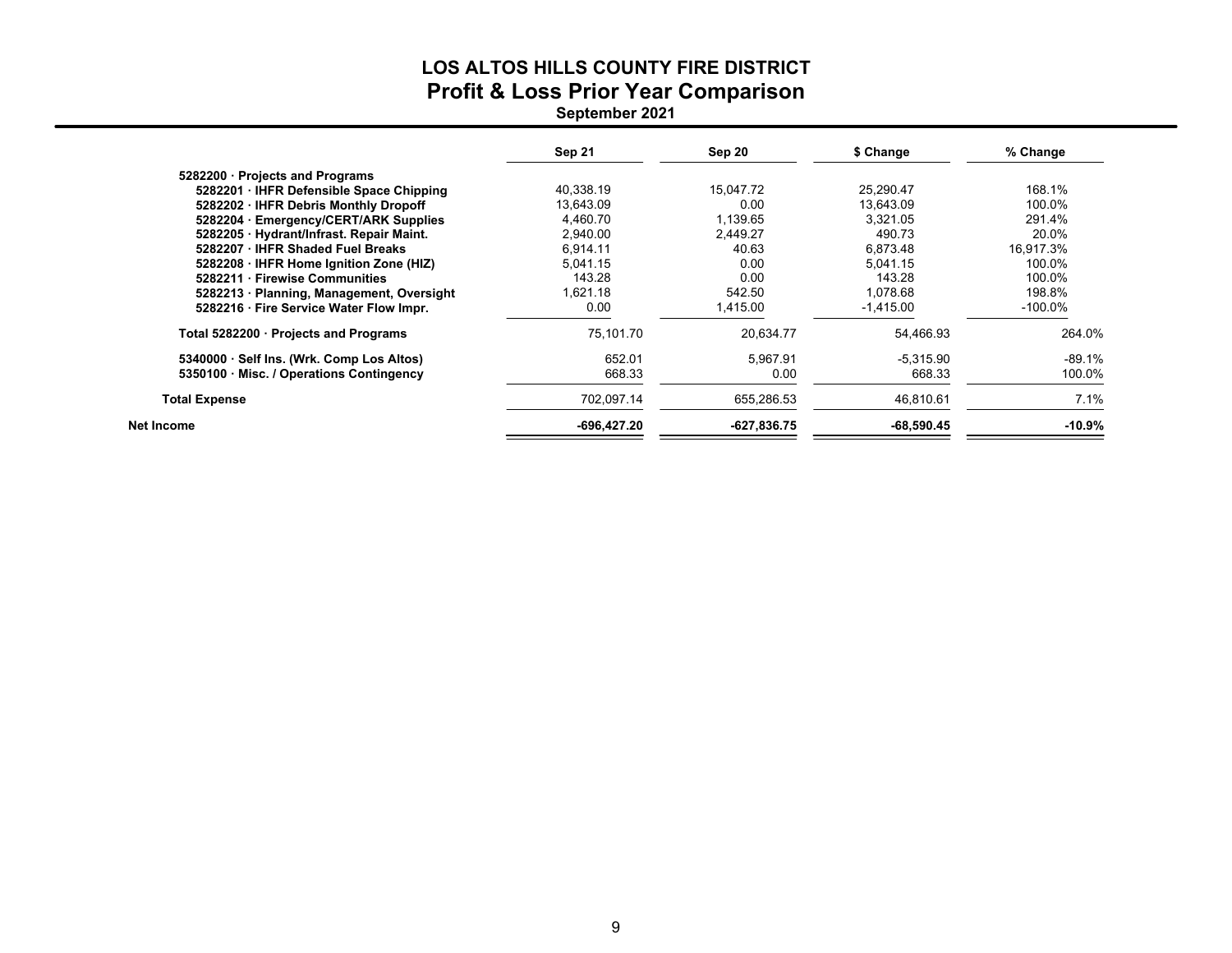### **LOS ALTOS HILLS COUNTY FIRE DISTRICT Revenues - Transaction Detail By Account**

| Type                                     | <b>Date</b> | <b>Name</b>                            | Memo           | Amount   |
|------------------------------------------|-------------|----------------------------------------|----------------|----------|
| 4006100 Property Taxes-SB 813<br>Deposit | 09/22/2021  | County of Santa Clara - Property Taxes | 8/21 1% Supple | 5,669.94 |
| Total 4006100 · Property Taxes-SB 813    |             |                                        |                | 5.669.94 |
| <b>TOTAL</b>                             |             |                                        |                | 5,669.94 |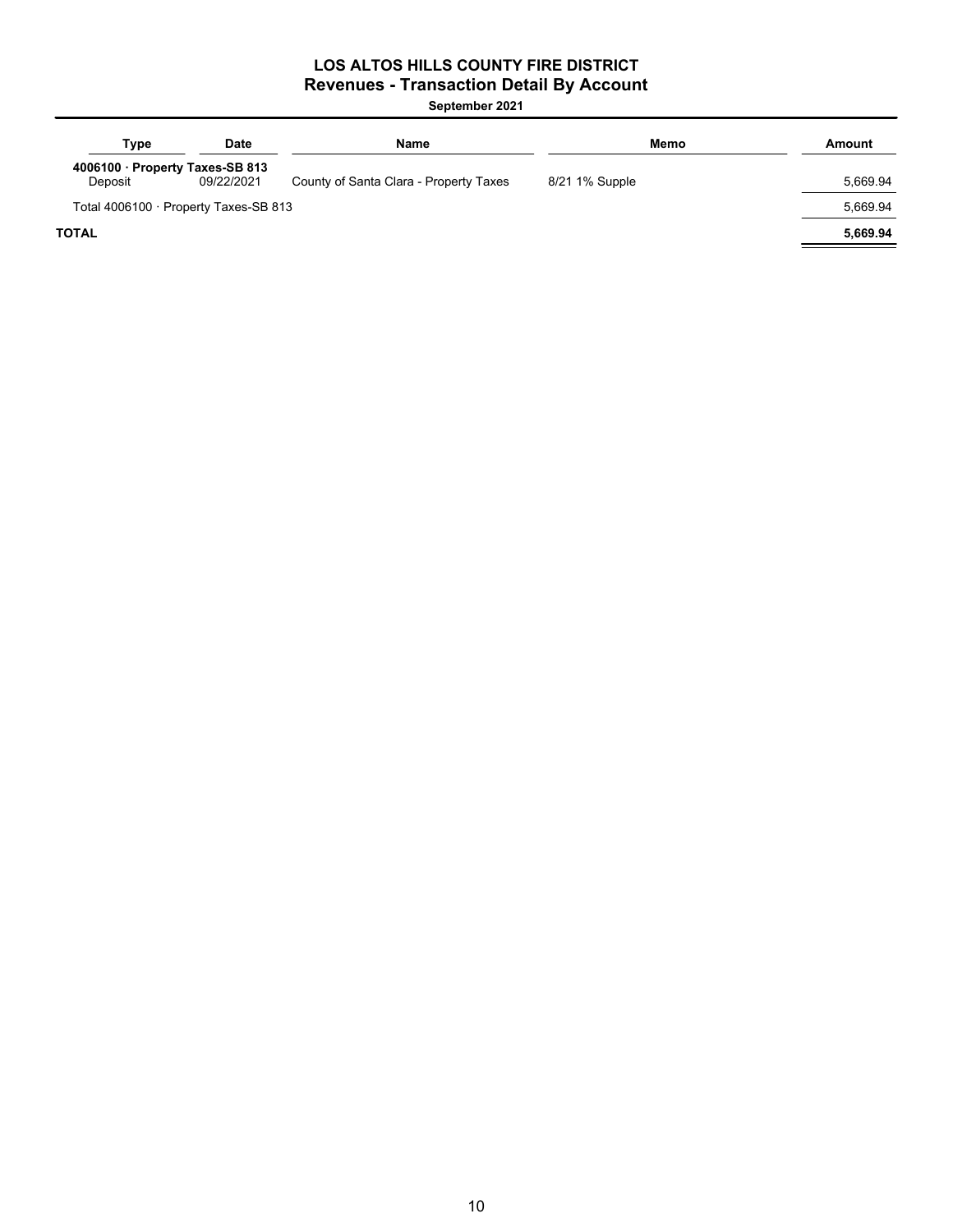### **LOS ALTOS HILLS COUNTY FIRE DISTRICT Expenses - Transaction Detail By Account**

| <b>Date</b>                    | Name                                                                               | Memo                                                          | Amount               |
|--------------------------------|------------------------------------------------------------------------------------|---------------------------------------------------------------|----------------------|
|                                | 5108400 · Perm. Employees - Special Dist                                           |                                                               |                      |
| 09/01/2021                     | 5108401 · General Manager                                                          |                                                               |                      |
| 09/30/2021                     | Logan, J - Employee<br>Logan, J - Employee                                         | Payroll 8/16/21-8/31/21<br>Payroll 9/1/21-9/15/21             | 8,629.17<br>8,629.17 |
|                                | Total 5108401 · General Manager                                                    |                                                               | 17,258.34            |
|                                | 5108402 · Emergency Serv. Manager (ESM)                                            |                                                               |                      |
| 09/13/2021<br>09/13/2021       | Gluhan, Denise - Employee<br>Gluhan, Denise - Employee                             | Payroll 8/1/21-8/15/21<br>Payroll 8/16/21-8/31/21             | 3,608.00<br>4,620.00 |
|                                | Total 5108402 · Emergency Serv. Manager (ESM)                                      |                                                               | 8,228.00             |
| 5108403 District Clerk         |                                                                                    |                                                               |                      |
| 09/13/2021<br>09/13/2021       | Vargas, Corinne - Employee<br>Vargas, Corinne - Employee                           | Clerk Payroll 8/1/21-8/15/21<br>Clerk Payroll 8/16/21-8/31/21 | 2,247.50<br>2,433.50 |
|                                | Total 5108403 · District Clerk                                                     |                                                               | 4,681.00             |
|                                | 5108404 · CERT Program General Analyst                                             |                                                               |                      |
| 09/01/2021<br>09/30/2021       | Bebee, Victoria - Employee<br>Bebee, Victoria - Employee                           | Payroll 8/16/21-8/31/21<br>Payroll 9/1/21-9/15/21             | 4,400.00<br>4,400.00 |
|                                | Total 5108404 · CERT Program General Analyst                                       |                                                               | 8,800.00             |
|                                | Total 5108400 · Perm. Employees - Special Dist                                     |                                                               | 38,967.34            |
|                                | 5110500 · Medicare Tax - Employer Share                                            |                                                               |                      |
| 09/01/2021                     | <b>IRS</b>                                                                         | Logan Taxes 8/16/21-8/31/21                                   | 125.12               |
| 09/01/2021                     | <b>IRS</b><br><b>IRS</b>                                                           | Bebee Taxes 8/16/21-8/31/21                                   | 63.80                |
| 09/13/2021<br>09/13/2021       | <b>IRS</b>                                                                         | Gluhan Taxes 8/1/21-8/15/21<br>Vargas Taxes 8/1/21-8/15/21    | 52.32<br>32.59       |
| 09/13/2021                     | <b>IRS</b>                                                                         | Gluhan Taxes 8/16/21-8/31/21                                  | 66.99                |
| 09/13/2021                     | <b>IRS</b>                                                                         | Vargas Taxes 8/16/21-8/31/21                                  | 35.29                |
| 09/30/2021                     | <b>IRS</b>                                                                         | Logan Taxes 9/1/21-9/15/21                                    | 125.12               |
| 09/30/2021                     | <b>IRS</b>                                                                         | Bebee Taxes 9/1/21-9/15/21                                    | 63.80                |
|                                | Total 5110500 · Medicare Tax - Employer Share                                      |                                                               | 565.03               |
| 5113020 · FICA - Special Dist  |                                                                                    |                                                               |                      |
| 09/01/2021                     | <b>IRS</b>                                                                         | Logan Taxes 8/16/21-8/31/21                                   | 535.01               |
| 09/01/2021                     | <b>IRS</b>                                                                         | Bebee Taxes 8/16/21-8/31/21                                   | 272.80               |
| 09/13/2021<br>09/13/2021       | <b>IRS</b><br><b>IRS</b>                                                           | Gluhan Taxes 8/1/21-8/15/21<br>Vargas Taxes 8/1/21-8/15/21    | 223.69<br>139.36     |
| 09/13/2021                     | <b>IRS</b>                                                                         | Gluhan Taxes 8/16/21-8/31/21                                  | 286.44               |
| 09/13/2021                     | <b>IRS</b>                                                                         | Vargas Taxes 8/16/21-8/31/21                                  | 150.88               |
| 09/30/2021                     | <b>IRS</b>                                                                         | Logan Taxes 9/1/21-9/15/21                                    | 293.44               |
| 09/30/2021                     | <b>IRS</b>                                                                         | Bebee Taxes 9/1/21-9/15/21                                    | 272.80               |
|                                | Total 5113020 · FICA - Special Dist                                                |                                                               | 2,174.42             |
|                                | 5235110 Maint. - Structure & Grounds                                               |                                                               |                      |
| 09/14/2021                     | Crystal Springs Landscaping Co.                                                    | Station Landscaping Sept 2021                                 | 420.00               |
|                                | Total 5235110 · Maint. - Structure & Grounds                                       |                                                               | 420.00               |
| 5250100 · Office Expense       |                                                                                    | Payroll 8/16/21-8/31/21                                       | 62.50                |
| 09/01/2021<br>09/03/2021       | Logan, J - Employee<br>AT&T                                                        | Telephone and Voicemail 8/22-9/21/21                          | 276.66               |
| 09/30/2021                     | Wells Fargo Elite Card Payment Center                                              | Website Hosting                                               | 299.00               |
| 09/30/2021                     | Wells Fargo Elite Card Payment Center                                              | Office 365                                                    | 187.50               |
| 09/30/2021                     | Logan, J - Employee                                                                | Payroll 9/1/21-9/15/21                                        | 62.50                |
| Total 5250100 · Office Expense |                                                                                    |                                                               | 888.16               |
| 09/30/2021                     | 5251000 · Workshops, Conference, Seminars<br>Wells Fargo Elite Card Payment Center | Liebert Cassidy Webinar                                       | 150.00               |
|                                | Total 5251000 · Workshops, Conference, Seminars                                    |                                                               | 150.00               |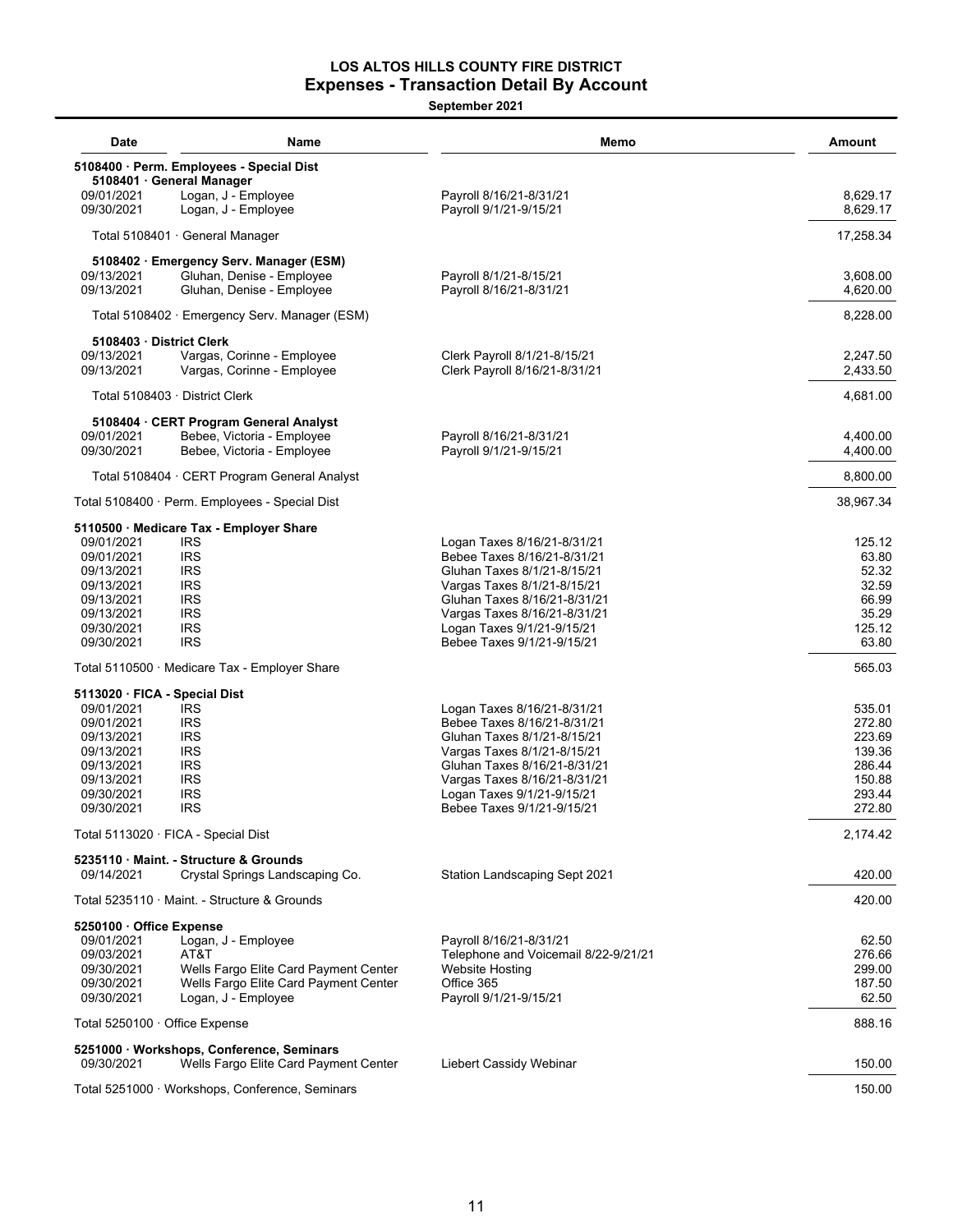#### **LOS ALTOS HILLS COUNTY FIRE DISTRICT Expenses - Transaction Detail By Account**

| Date                                                               | Name                                                                                                                         | Memo                                                                                                                                                                               | Amount                                        |
|--------------------------------------------------------------------|------------------------------------------------------------------------------------------------------------------------------|------------------------------------------------------------------------------------------------------------------------------------------------------------------------------------|-----------------------------------------------|
|                                                                    | 5255100 · Professional & Specialized Serv<br>5255102 · Accounting Services                                                   |                                                                                                                                                                                    |                                               |
| 09/03/2021                                                         | Vargas Company                                                                                                               | <b>Financial Services Aug 2021</b>                                                                                                                                                 | 3,300.00                                      |
|                                                                    | Total 5255102 · Accounting Services                                                                                          |                                                                                                                                                                                    | 3,300.00                                      |
| 09/03/2021                                                         | 5255103 Outside Legal Services<br>County Counsel - Co. of Santa Clara                                                        | Legal Services July 2021                                                                                                                                                           | 4,465.40                                      |
|                                                                    | Total 5255103 · Outside Legal Services                                                                                       |                                                                                                                                                                                    | 4.465.40                                      |
| 09/03/2021<br>09/03/2021<br>09/03/2021<br>09/13/2021<br>09/30/2021 | 5255104 Outside Professional Services<br>Alexander Atkins Design<br>KornDev<br>Zoom Media<br>Paychex<br>Zoom Media           | Design Services Roadside Banner<br>Website Zapier Service & Annual Plugin<br>LAFCO Community Meeting Postcard Design<br>Aug. Payroll Processing<br>Preparedness Fair Banner Design | 562.00<br>408.20<br>600.00<br>92.00<br>600.00 |
|                                                                    | Total 5255104 Outside Professional Services                                                                                  |                                                                                                                                                                                    | 2,262.20                                      |
|                                                                    | Total 5255100 · Professional & Specialized Serv                                                                              |                                                                                                                                                                                    | 10,027.60                                     |
| 5255500 Contract Services<br>09/30/2021                            | 5255501 · SCCCFPD Service Contract<br>Santa Clara County Central Fire Protectio                                              | Fire Protection Services Sept 2021 - Not Final                                                                                                                                     | 433,337.00                                    |
|                                                                    | Total 5255501 · SCCCFPD Service Contract                                                                                     |                                                                                                                                                                                    | 433,337.00                                    |
| 09/30/2021<br>09/30/2021                                           | 5255502 · Battalion Chief Services<br>Santa Clara County Central Fire Protectio<br>Santa Clara County Central Fire Protectio | Fire Protection Services Sept 2021 - Not Final<br>Fire Protection Services Sept 2021 - Not Final                                                                                   | 112.478.00<br>(7,498.00)                      |
|                                                                    | Total 5255502 · Battalion Chief Services                                                                                     |                                                                                                                                                                                    | 104,980.00                                    |
| 09/30/2021                                                         | 5255503 · SCCCFPD Supplies, Maint, Reimb.<br>Santa Clara County Central Fire Protectio                                       | Fire Protection Services Sept 2021 - Not Final                                                                                                                                     | 205.00                                        |
|                                                                    | Total 5255503 · SCCCFPD Supplies, Maint, Reimb.                                                                              |                                                                                                                                                                                    | 205.00                                        |
|                                                                    | Total 5255500 · Contract Services                                                                                            |                                                                                                                                                                                    | 538,522.00                                    |
|                                                                    | 5257130 · Contract Services (Consultants)<br>5257131 · Independent Contractors                                               |                                                                                                                                                                                    |                                               |
| 09/03/2021<br>09/14/2021<br>09/30/2021<br>09/30/2021               | Henricks, Sarah<br>Barnett, David<br>Barnett, David<br>Henricks, Sarah                                                       | Ind. Contractor Services 8/16/21-8/31/21<br>Ind Contractor Services 8/16-8/31/21<br>Ind Contractor Services 9/1/21-9/15/21<br>Ind. Contractor Services 9/1/21-9/15/21              | 2,542.00<br>3,200.00<br>3,200.00<br>2,526.50  |
|                                                                    | Total 5257131 · Independent Contractors                                                                                      |                                                                                                                                                                                    | 11,468.50                                     |
| Total $5257130 \cdot$ Contract Services (Consultants)              | 11,468.50                                                                                                                    |                                                                                                                                                                                    |                                               |
| 09/03/2021<br>09/03/2021<br>09/14/2021                             | 5260100 · Publications and Legal Notices<br><b>Folger Graphics</b><br>Town of Los Altos Hills<br>Los Altos Town Crier        | LAFCO Meeting Mailers and Postage<br>Reimb. Our Town Wildfire Prevention Pages<br>Disaster Prep Online & Printed Ads                                                               | 2,698.55<br>3,935.00<br>860.00                |
|                                                                    | Total 5260100 · Publications and Legal Notices                                                                               |                                                                                                                                                                                    | 7,493.55                                      |
|                                                                    | 5281610 · IC - Cost Allocation Plan                                                                                          |                                                                                                                                                                                    |                                               |
| 09/17/2021                                                         | County of Santa Clara                                                                                                        | FY22 Qtr 1 Cost Allocation Billing                                                                                                                                                 | 14,998.50                                     |
| Total 5281610 · IC - Cost Allocation Plan                          | 14,998.50                                                                                                                    |                                                                                                                                                                                    |                                               |
| 09/30/2021                                                         | 5282200 · Projects and Programs<br>5282201 · IHFR Defensible Space Chipping<br>Santa Clara FireSafe Council, Inc.            | <b>IHFR Chipping</b>                                                                                                                                                               | 16,414.35                                     |
| 09/30/2021                                                         | Santa Clara FireSafe Council, Inc.                                                                                           | <b>IHFR Chipping</b>                                                                                                                                                               | 23,923.84                                     |
|                                                                    | Total 5282201 · IHFR Defensible Space Chipping                                                                               |                                                                                                                                                                                    | 40,338.19                                     |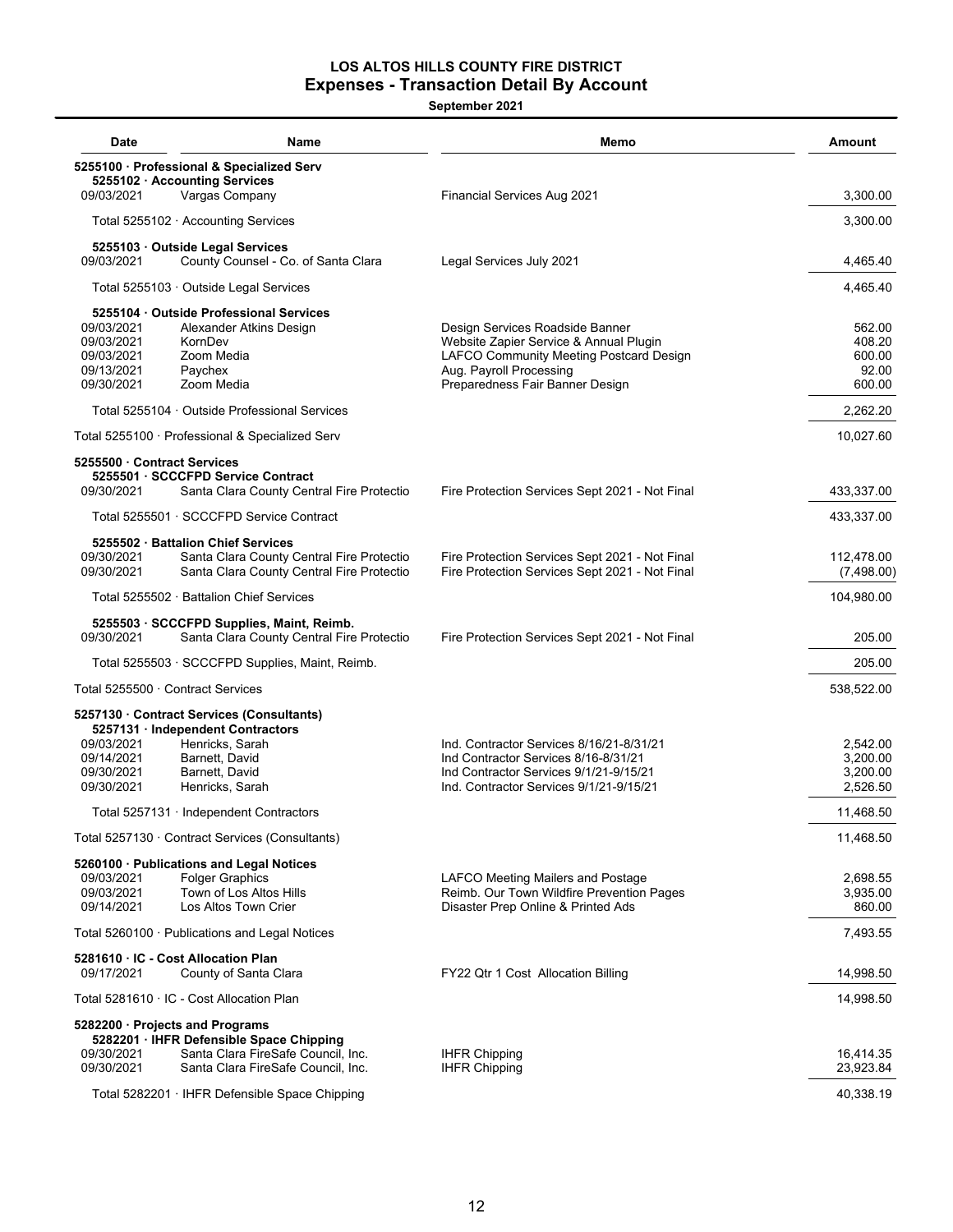#### **LOS ALTOS HILLS COUNTY FIRE DISTRICT Expenses - Transaction Detail By Account**

| <b>Date</b>                                     | Name                                                                              | Memo                                                                              | Amount             |
|-------------------------------------------------|-----------------------------------------------------------------------------------|-----------------------------------------------------------------------------------|--------------------|
| 09/03/2021                                      | 5282202 · IHFR Debris Monthly Dropoff<br>Town of Los Altos Hills                  | IHFR Debris Drop Off Reimb. Apr - Jun 2021                                        | 13,643.09          |
|                                                 | Total 5282202 · IHFR Debris Monthly Dropoff                                       |                                                                                   | 13,643.09          |
|                                                 | 5282204 · Emergency/CERT/ARK Supplies                                             |                                                                                   |                    |
| 09/30/2021                                      | Zoom Media                                                                        | Teen CERT Banner Design                                                           | 600.00             |
| 09/30/2021                                      | <b>Folger Graphics</b>                                                            | <b>LAHCFD/Teen CERT Banners</b>                                                   | 202.34             |
| 09/30/2021                                      | Wells Fargo Elite Card Payment Center                                             | <b>CERT and ARK Supplies</b>                                                      | 3,658.36           |
|                                                 | Total 5282204 · Emergency/CERT/ARK Supplies                                       |                                                                                   | 4,460.70           |
|                                                 | 5282205 · Hydrant/Infrast. Repair Maint.                                          |                                                                                   |                    |
| 09/03/2021                                      | Freyer & Laureta Inc                                                              | Infrastructure Policy & Guidelines                                                | 1,550.00           |
| 09/03/2021                                      | Freyer & Laureta Inc                                                              | Horseshoe Lane Hydrant Engineering                                                | 1,090.00           |
| 09/30/2021                                      | C2R Engineering Inc.                                                              | Duval Way Hydrant Repair                                                          | 300.00             |
|                                                 | Total 5282205 · Hydrant/Infrast. Repair Maint.                                    |                                                                                   | 2,940.00           |
|                                                 | 5282207 · IHFR Shaded Fuel Breaks                                                 |                                                                                   |                    |
| 09/03/2021                                      | <b>Folger Graphics</b>                                                            | Moody/El Monte Evac Route Mailers and Postage                                     | 397.04             |
| 09/03/2021                                      | Zoom Media                                                                        | Moody/El Monte Evac Route Poster Design                                           | 450.00             |
| 09/30/2021                                      | Santa Clara FireSafe Council, Inc.                                                | Shaded Fuel Break Planning                                                        | 3,135.86           |
| 09/30/2021                                      | Santa Clara FireSafe Council, Inc.<br>Zoom Media                                  | Shaded Fuel Break Planning<br>Moody/El Monte Evac Route Postcard/Door Hang Design | 1,644.25<br>850.00 |
| 09/30/2021                                      | <b>Folger Graphics</b>                                                            | Moody/El Monte Evac Route Banners                                                 | 120.04             |
| 09/30/2021<br>09/30/2021                        | <b>Folger Graphics</b>                                                            | Moody/El Monte Evac Route Postcards and Hangers                                   | 316.92             |
|                                                 | Total 5282207 · IHFR Shaded Fuel Breaks                                           |                                                                                   | 6,914.11           |
|                                                 | 5282208 · IHFR Home Ignition Zone (HIZ)                                           |                                                                                   |                    |
| 09/30/2021                                      | Santa Clara FireSafe Council, Inc.                                                | <b>HIZ Planning</b>                                                               | 2,498.69           |
| 09/30/2021                                      | Santa Clara FireSafe Council, Inc.                                                | <b>HIZ Planning</b>                                                               | 2,542.46           |
|                                                 | Total 5282208 $\cdot$ IHFR Home Ignition Zone (HIZ)                               |                                                                                   | 5,041.15           |
|                                                 | 5282211 Firewise Communities                                                      |                                                                                   |                    |
| 09/30/2021                                      | Santa Clara FireSafe Council, Inc.                                                | Firewise                                                                          | 143.28             |
|                                                 | Total 5282211 · Firewise Communities                                              |                                                                                   | 143.28             |
|                                                 | 5282213 · Planning, Management, Oversight                                         |                                                                                   |                    |
| 09/30/2021                                      | Santa Clara FireSafe Council, Inc.                                                | Projects and Programs Oversight                                                   | 273.51             |
| 09/30/2021                                      | Santa Clara FireSafe Council. Inc.                                                | <b>HFR Manager Meeting</b>                                                        | 133.42             |
| 09/30/2021                                      | Santa Clara FireSafe Council, Inc.                                                | Projects and Programs Oversight                                                   | 1,097.95           |
| 09/30/2021                                      | Santa Clara FireSafe Council, Inc.                                                | <b>HFR Manager Meeting</b>                                                        | 116.30             |
| Total 5282213 · Planning, Management, Oversight |                                                                                   | 1,621.18                                                                          |                    |
|                                                 | Total 5282200 · Projects and Programs                                             |                                                                                   | 75,101.70          |
|                                                 | 5340000 · Self Ins. (Wrk. Comp Los Altos)                                         |                                                                                   |                    |
| 09/03/2021                                      | City of Los Altos                                                                 | Worker's Comp Apr.-June 2021                                                      | 652.01             |
|                                                 | Total 5340000 · Self Ins. (Wrk. Comp Los Altos)                                   |                                                                                   | 652.01             |
| 09/30/2021                                      | 5350100 · Misc. / Operations Contingency<br>Wells Fargo Elite Card Payment Center | District Polos, signage, preparedness event supplies                              | 668.33             |
|                                                 | Total 5350100 $\cdot$ Misc. / Operations Contingency                              |                                                                                   | 668.33             |
| TOTAL                                           |                                                                                   |                                                                                   | 702,097.14         |
|                                                 |                                                                                   |                                                                                   |                    |